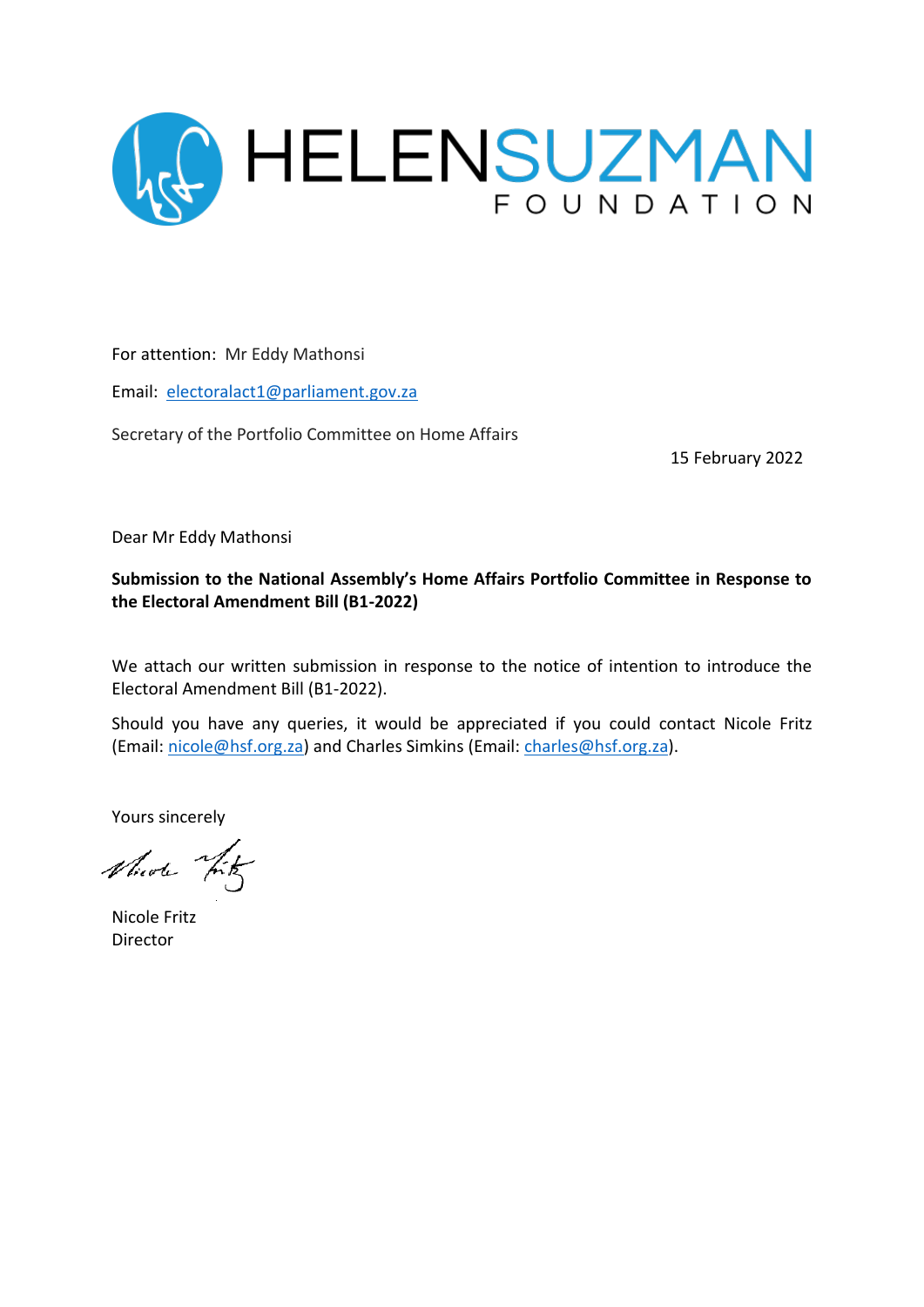

#### **Executive Summary of the HSF's Submission**

The existing system provides that parties obtain seats in direct proportion to the votes that they receive. For example, if a party receives 1 000 000 votes out of a total vote of 20 000 000, it receives 5% of the 400 seats in the National Assembly, i.e. 20 seats. No provision is made for independent candidates to contest national or provincial elections at all. In addition, the current system provides no link between voters and elected members, as all members are simply nominated in accordance with their place on their party's national list. This results in a serious lack of accountability of members of the National Assembly to voters whom they, in theory, represent.

The Electoral Amendment Bill ("the Bill") now makes provision for independent candidates. Such a candidate will be elected if he/she obtains more votes than required in terms of a quota, which is calculated by dividing the total number of votes in a region, by the number of seats allocated to that region. If a total of 2 000 000 votes are cast for 50 seats in a specific region, an independent candidate will therefore require more than 40 000 votes to be elected (the result of dividing 2 000 000 by 50). The Bill falls short of meaningful electoral reform in two ways. First, it does not account for independents who have national support outside of the region in which they run. Second, the Bill does not provide any improvement regarding the absence of a link between voters and nationally elected representatives.

The electoral system that would best accommodate independents and create better accountability to the electorate while at the same time ensuring that it does not conflict with any party's proportionate support on a national level, is a mixed-member proportional electoral system.

The mixed-member proportional system may seem complicated at first sight, but is actually quite simple. It provides for each voter to have two votes: one for an individual local representative and a second for a party on a national basis. A number of seats in the National Assembly would be taken up by locally elected members, whereas the remaining seats would be allocated to ensure that the total number of seats of any party is not out of proportion with its support on a national level.

Let us assume that there are 200 local seats and 200 party list seats, making up a total of 400 seats: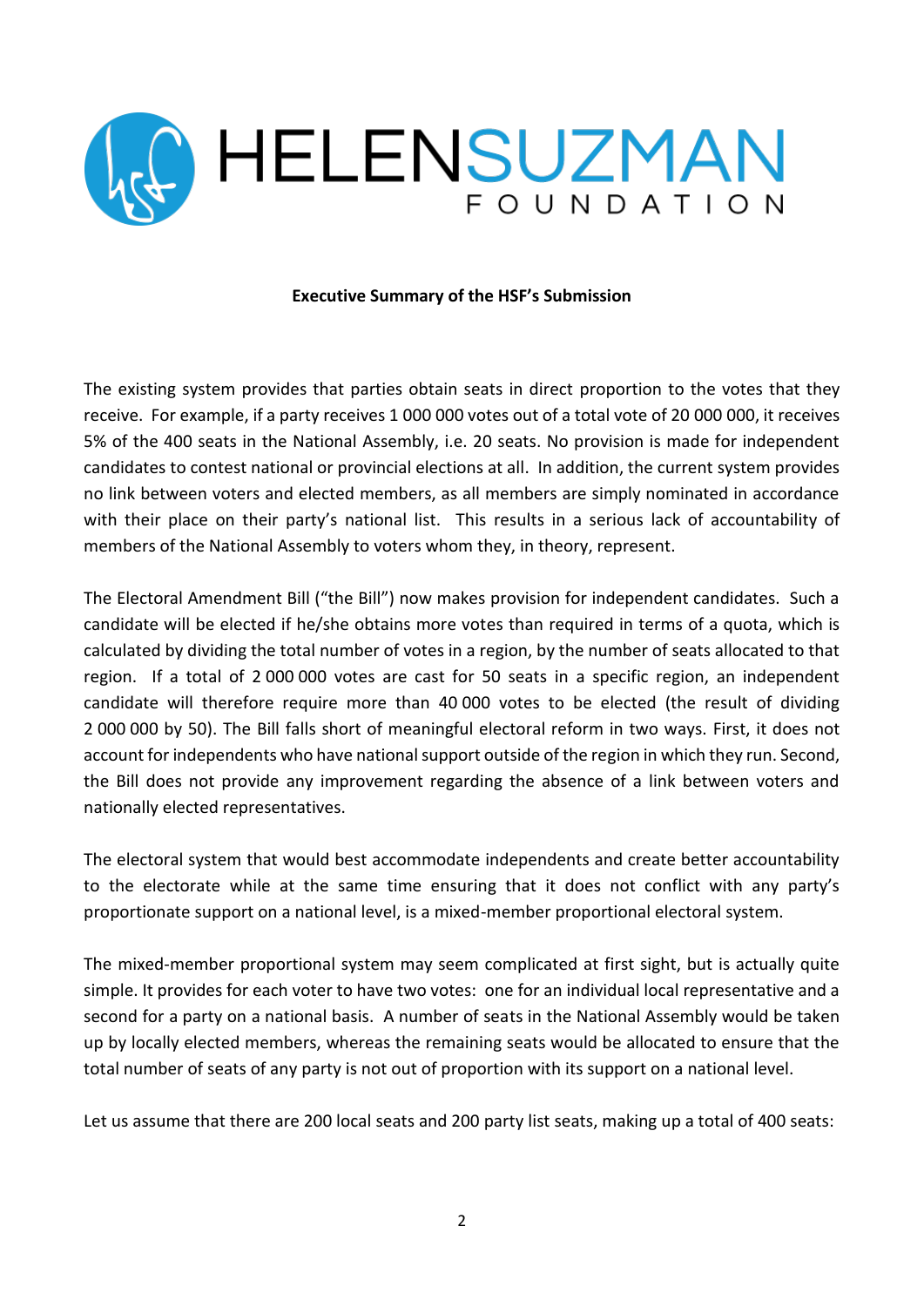- If on a local level, a party obtains 40 out of 200 seats (i.e. 20%), but obtains 25% on a national basis by way of the second vote (representing a larger percentage support than that on local level), it would be allocated 60 party list seats, to ensure that its aggregate representation is in line with its proportional support on a national level;
- If on the other hand, it obtains the same number of 40 seats on a local (first vote) level, but its national (second vote) proportion of total votes cast would only entitle it to 10% on a national basis, then no additional seats would be allocated to that party to ensure that the overall proportionate representation in the National Assembly is in accordance with the results of the second vote.

The mixed-member proportional system operates successfully in New Zealand and Germany. However, the South African Government continues to ignore this alternative, in spite of recommendations by three high-level reports over the past 20 years.

It is the HSF's submission that the Bill only goes the minimum distance in allowing for independent candidates, but does nothing to close the existing gap between the National Assembly and the electorate.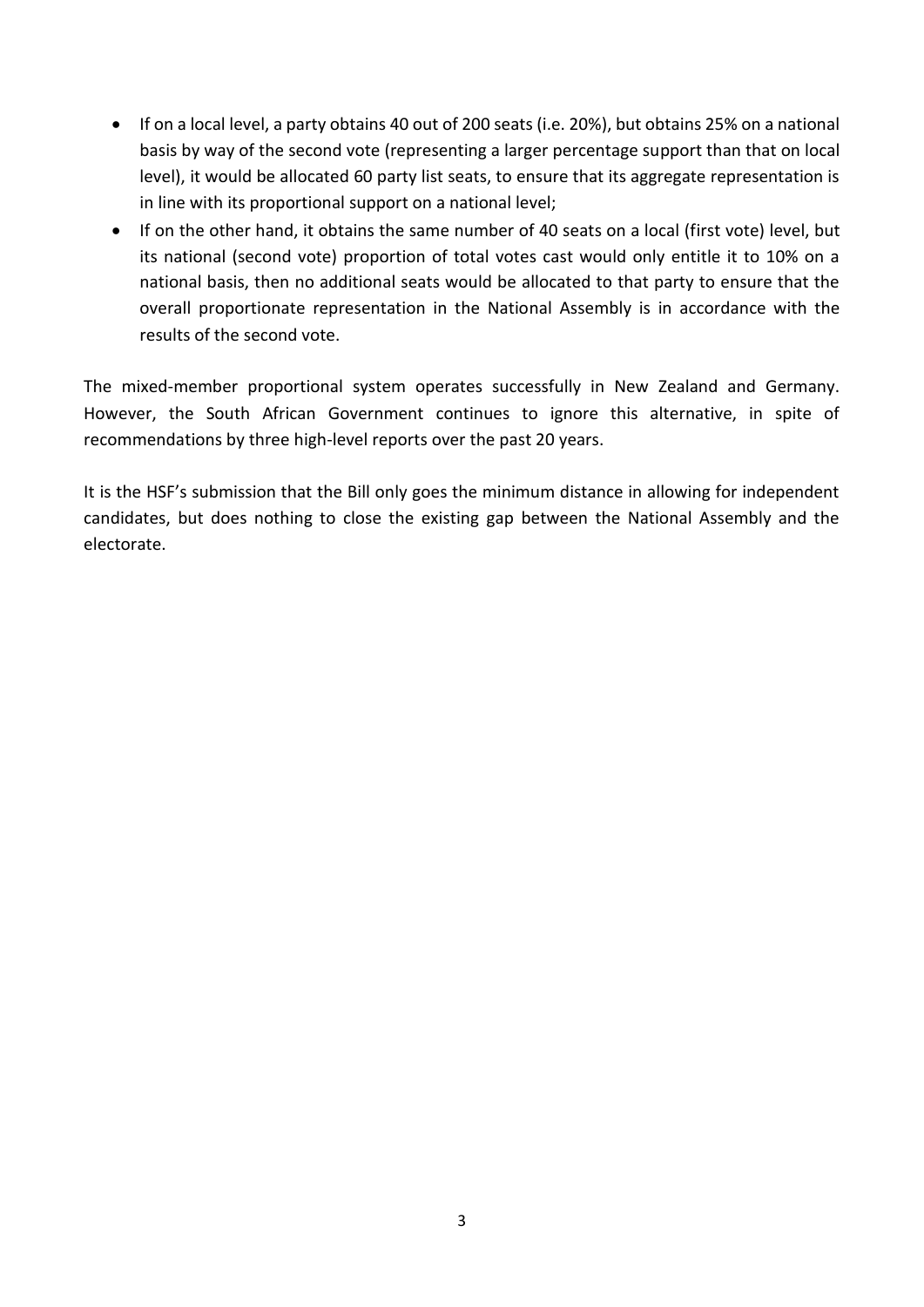# **The HSF's Full Submission**

## **1. Introduction**

- 1.1. This submission is a response to the Portfolio Committee on Home Affairs' invitation to interested individuals and organizations to submit written comments on the [Electoral](https://static.pmg.org.za/B1-2022_Electoral.pdf)  [Amendment Bill](https://static.pmg.org.za/B1-2022_Electoral.pdf), by 21 February 2022.
- 1.2. The Helen Suzman Foundation (HSF) is a non-governmental organization whose aim is to promote constitutional democracy and the rule of law. To this end it carries out legal, social, economic and political research, and it litigates from time to time on matters with constitutional significance.
- 1.3. The HSF has taken an interest in electoral issues for nearly a decade. In particular, it published a number of research articles on both the 2016 local government election and in the wake of the Constitutional Court's judgment in *New Nation Movement NPC v President of the*  Republic of South Africa,<sup>1</sup> delivered on 11 June 2020. We have also produced a report on electoral system options, which was submitted to the Ministerial Advisory Committee on Electoral Reform, appointed by the Minister of Home Affairs in the wake of *New Nation*. We attach a copy of this report, including an addendum, to this submission.

### **2. The HSF's General View**

- 2.1. We regret that the government has chosen not to avail itself of the opportunity to propose a transition to a mixed-member proportional (MMP) electoral system, instead introducing only the minimum changes to the existing system made necessary by *New Nation*.
- 2.2. The government's decision flies in the face of:
	- 2.2.1. The majority report of the Electoral Task Team appointed by Cabinet in 2002, which was chaired by Dr van Zyl Slabbert and which reported in January 2003.

<sup>1</sup> *New Nation Movement NPC v President of the Republic of South Africa* (CCT110/19) [2020 ZACC 11].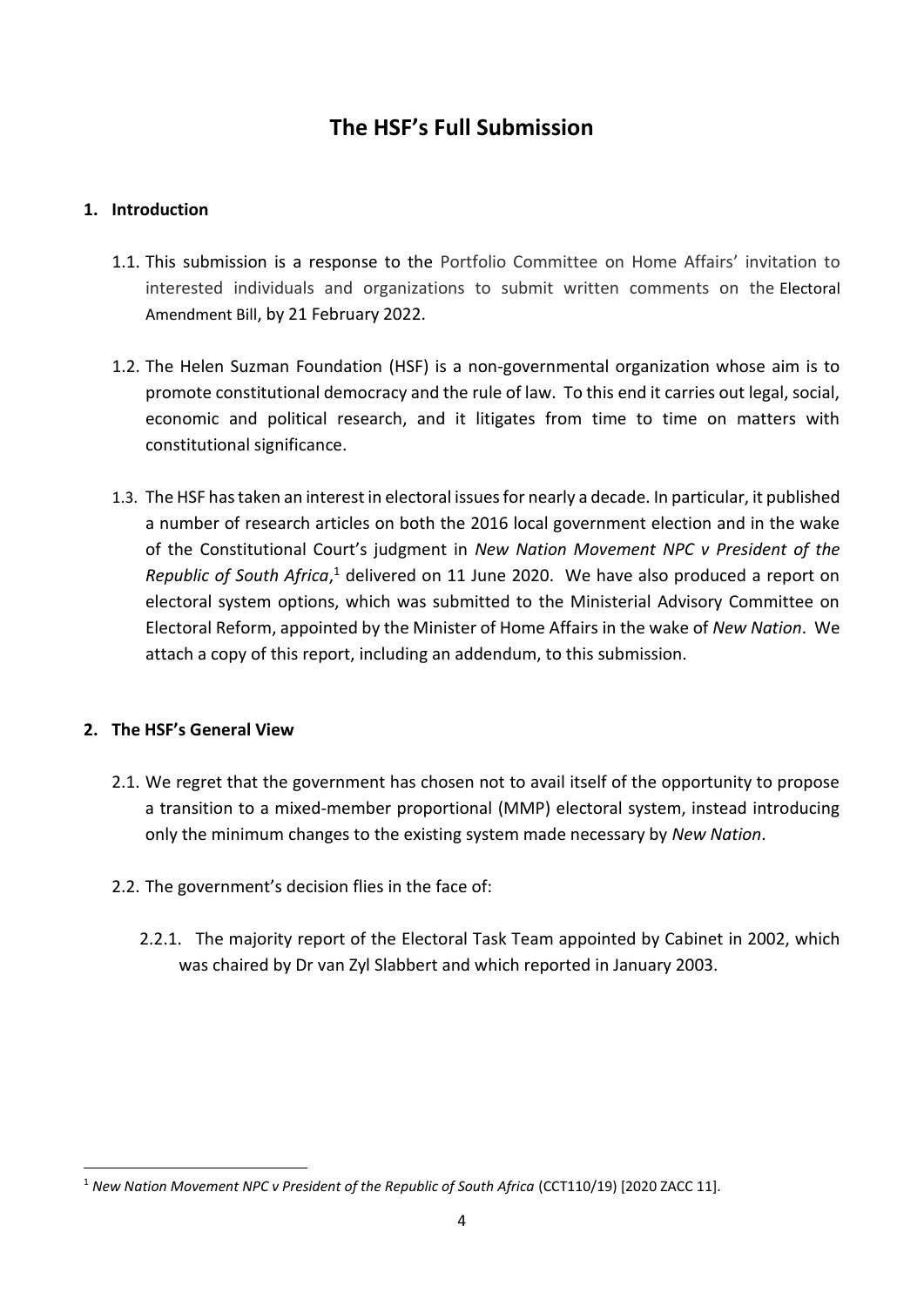2.2.2. Recommendation 6.8 in the Report of the High-Level Panel on the Assessment of Key Legislation and the Acceleration of Fundamental Change, which reported to Parliament in November 2017 and that recommended as follows:

> *The Panel recommends that Parliament should amend the Electoral Act to provide for an electoral system that makes Members of Parliament accountable to defined constituencies on a proportional representation and constituency system for national elections.*

- 2.2.3. The majority report of the Ministerial Advisory Committee on Electoral Reform, dated 9 June 2021.
- 2.3. The HSF has listened to the presentation on the Bill made by the Minister to the Portfolio Committee on 7 December 2021, as well as the question and answers which followed. The Minister informed the Committee that electoral reform was discussed twice in Cabinet committee and once in Cabinet itself. The Minister was asked directly why Cabinet decided on the minimal option, but he did not give a direct reply.
- 2.4. On the one hand, he implied that the Electoral Task Team report and the High-Level Panel report, neither of which had discussed independent candidates, had been superseded by the introduction of the need to accommodate independent candidates. On the other hand, he implied that the Portfolio Committee would come to see that the Bill represented the only practical way forward.
- 2.5. We are convinced by neither argument for the following reasons. The points made by the Electoral Task Team and High-Level Panel Reports about the responsiveness and accountability of Parliament to the electorate remain as valid as they ever were. An MMP system not only better accommodates independents, but it also directly addresses the concerns at the heart of the Electoral Task Team and High-Level Panel Reports. Moreover, MMP systems have proven to be not only practicable, but practiced in some countries, notably Germany and New Zealand.
- 2.6. One may argue that there is no time to introduce an MMP system before the next national election. This is not true for reasons set out in paragraph 6.7 below.

### **3. Does the Bill Accommodate Independents Adequately?**

3.1. The purpose of the Bill is to allow people to stand for election to the National Assembly without having to do so through an association with a political party. Are the opportunities it affords to independent candidates adequate? We believe the answer is no.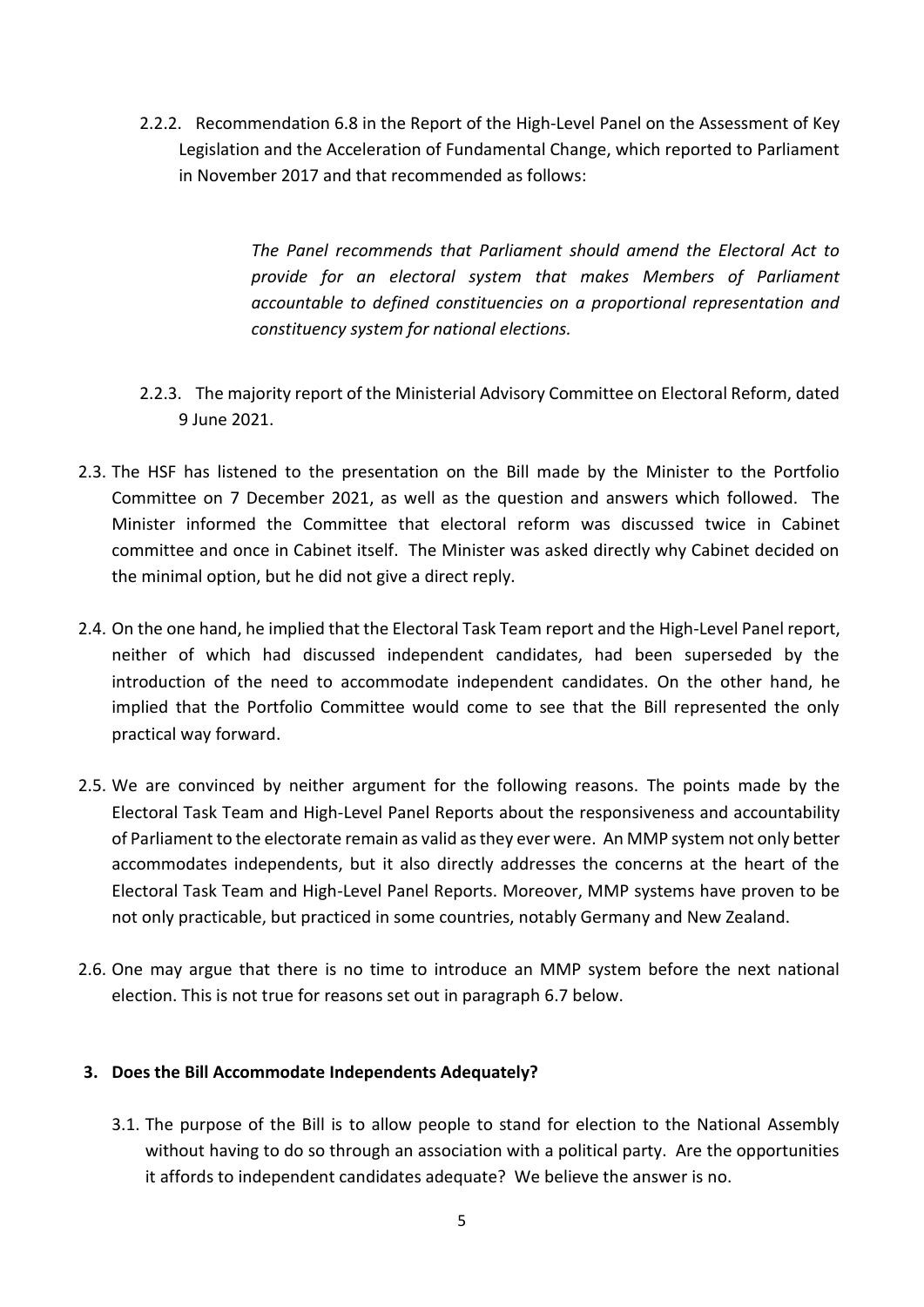- 3.2. As the Bill stands, an independent candidate may stand for election only in the region in which they ordinarily reside. While this would afford a reasonable prospect for election for a candidate whose support is heavily concentrated in that region, a candidate with equal total support, but more thinly and more widely spread throughout the country, would be at a disadvantage. The portion of the support outside the region of residence would simply not be counted for the candidate's benefit.<sup>2</sup>
- 3.3. In actual fact, this harms not only the independent candidate's interests, but it also prevents *voters* from fully exercising their right to choose their preferred representative in the National Assembly, when they are not resident in the same region. In this way, the Bill sells short the potential held by independent candidates to make the National Assembly more accountable to voters and representative of their interests.

### **4. The Need to Close the Gap Between the National Assembly and the Electorate**

- 4.1. We draw the Portfolio Committee's attention to the context in which it will consider the Bill and report to Parliament. It is evidenced by information from Afrobarometer surveys. Afrobarometer, founded in 1999, is a non-partisan, pan-African research institution conducting public attitude surveys on democracy, governance, the economy and society in more than thirty countries, repeated on a regular cycle. It is a well-respected, reliable source of information on public opinion in Africa. The eighth round of surveys was conducted in 2021, the South African fieldwork being carried in May and June.<sup>3</sup>
- 4.2. The results make for grim reading and show how far South Africa remains from democratic consolidation. In particular:
	- 4.2.1. A growing majority (67%) of South Africans would be **willing** to forego elections if a non-elected government could provide security, jobs, and housing.
	- 4.2.2. In 2021, the proportion of respondents who would be **very willing** to give up regular elections for an unelected, but efficient government shot up to 46%. 4

 $<sup>2</sup>$  The brief which accompanies this submission sketches out how an MMP system might rectify the flaw.</sup>  $3$  We rely on two reports of the survey results.

<sup>[</sup>Afrobarometer 1], Afrobarometer with Plus 94 Research, Summary of results: Afrobarometer Round 8 survey in South Africa, 2021, available at [https://afrobarometer.org/publications/summary-results-afrobarometer-round-8-survey](https://afrobarometer.org/publications/summary-results-afrobarometer-round-8-survey-south-africa-2021-0)[south-africa-2021-0](https://afrobarometer.org/publications/summary-results-afrobarometer-round-8-survey-south-africa-2021-0)

<sup>[</sup>Afrobarometer 2], Mikhail Moosa and Jan Hofmeyr, South Africans' trust in institutions and representatives reaches new low, Afrobarometer Dispatch No. 474, Afrobarometer and Institute for Justice and Reconciliation, 24 August 2021, available a[t https://afrobarometer.org/sites/default/files/publications/Dispatches/ad474](https://afrobarometer.org/sites/default/files/publications/Dispatches/ad474-south_africans_trust_in_institutions_reaches_new_low-afrobarometer-20aug21.pdf) south africans trust in institutions reaches new low-afrobarometer-20aug21.pdf

<sup>4</sup> Afrobarometer 2, p 13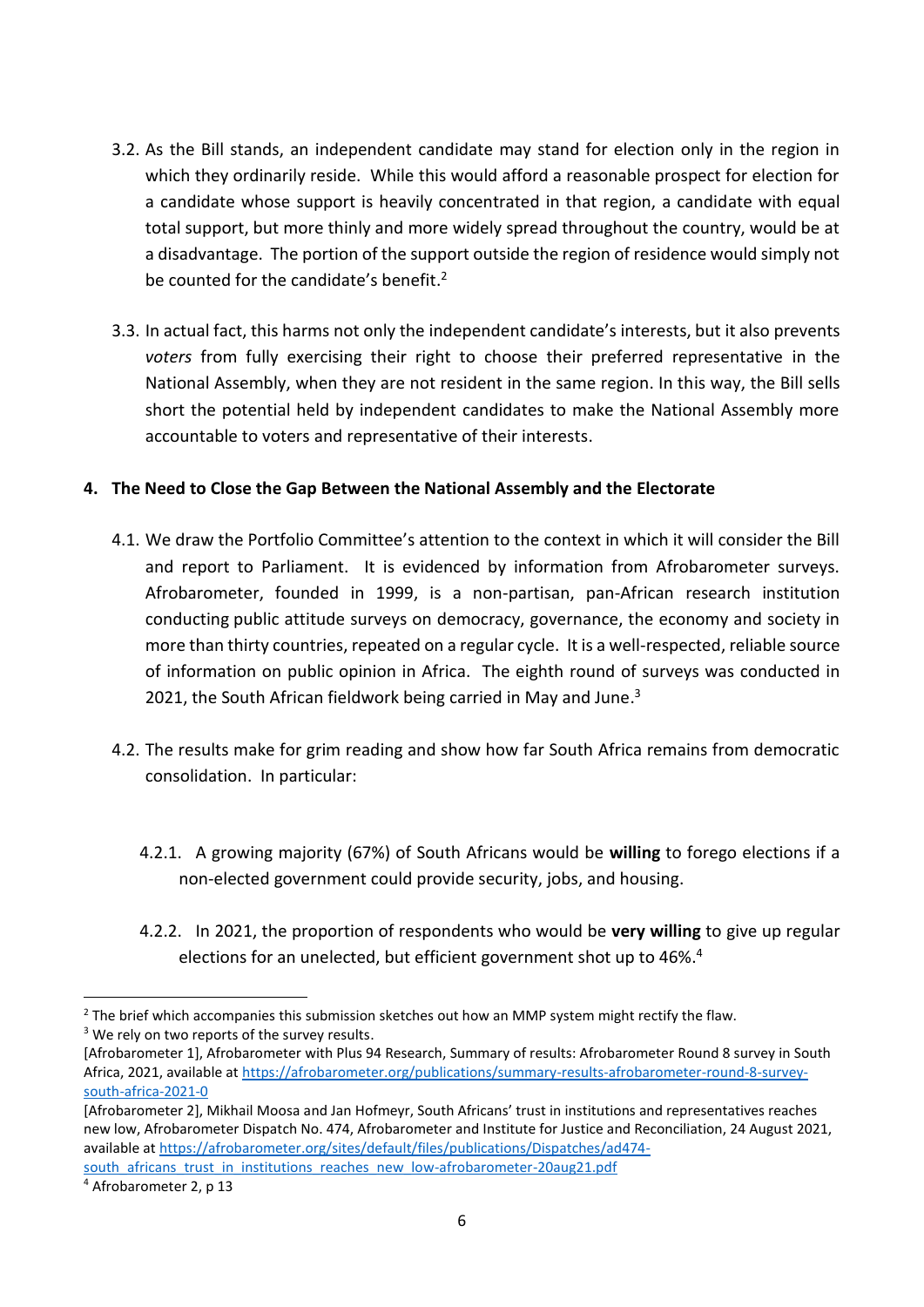- 4.2.3. Popular trust in Parliament has declined. Majorities in 2006 (54%) and 2011 (56%) indicated that they trusted members of Parliament "somewhat" or "a lot." Since then, this proportion has fallen steadily, reaching just 27% in the most recent survey. 5
- 4.2.4. The survey asked whether respondents had approached persons during the past year about some important problems or to give them their views. The percentage of respondents which had **not** done so rose from 67% for a local government councillor, to 74% for a traditional leader to 82% for a political party official and 94% for a member of parliament. 6
- 4.3. There is not just a gap between Parliament and people. It's a chasm, and a threat to our constitutional democracy.

### **5. What We Expect an MMP System to Achieve**

- 5.1. The HSF situates its expectations about what an MMP system can achieve within the following framework:
	- 5.1.1. Electoral reform cannot be a panacea for all of democracy's ills. For instance, it cannot change the fact that South Africa's democracy will continue to struggle with issues of social and economic inclusion for many years to come.
	- 5.1.2. No electoral system is perfect. Each strikes a different balance between competing values which an electoral system should satisfy. These values are discussed at length in the Electoral Task Team report, the Ministerial Advisory Committee report and our own report, attached as an addendum hereto. At this stage in South Africa's history, we believe that a greater emphasis on accountability is needed.
	- 5.1.3. It is not always straightforward to trace the effects of institutional change, some of which may be subtle or unexpected.
- 5.2. With these caveats in mind, we advance the following propositions
	- 5.2.1. *A National Assembly in which at least half of its members are elected by constituencies will be more powerful than it currently is.* This may seem paradoxical, since constituency elected MPs desiring re-election will be constrained by constituency interests and desires. But it is not. For instance, it has become clear from the hearings at the Zondo Commission that the cause of state capture was an overlapping set of

<sup>5</sup> Afrobarometer 2, p 5

<sup>6</sup> Afrobarometer 1, pp 43-44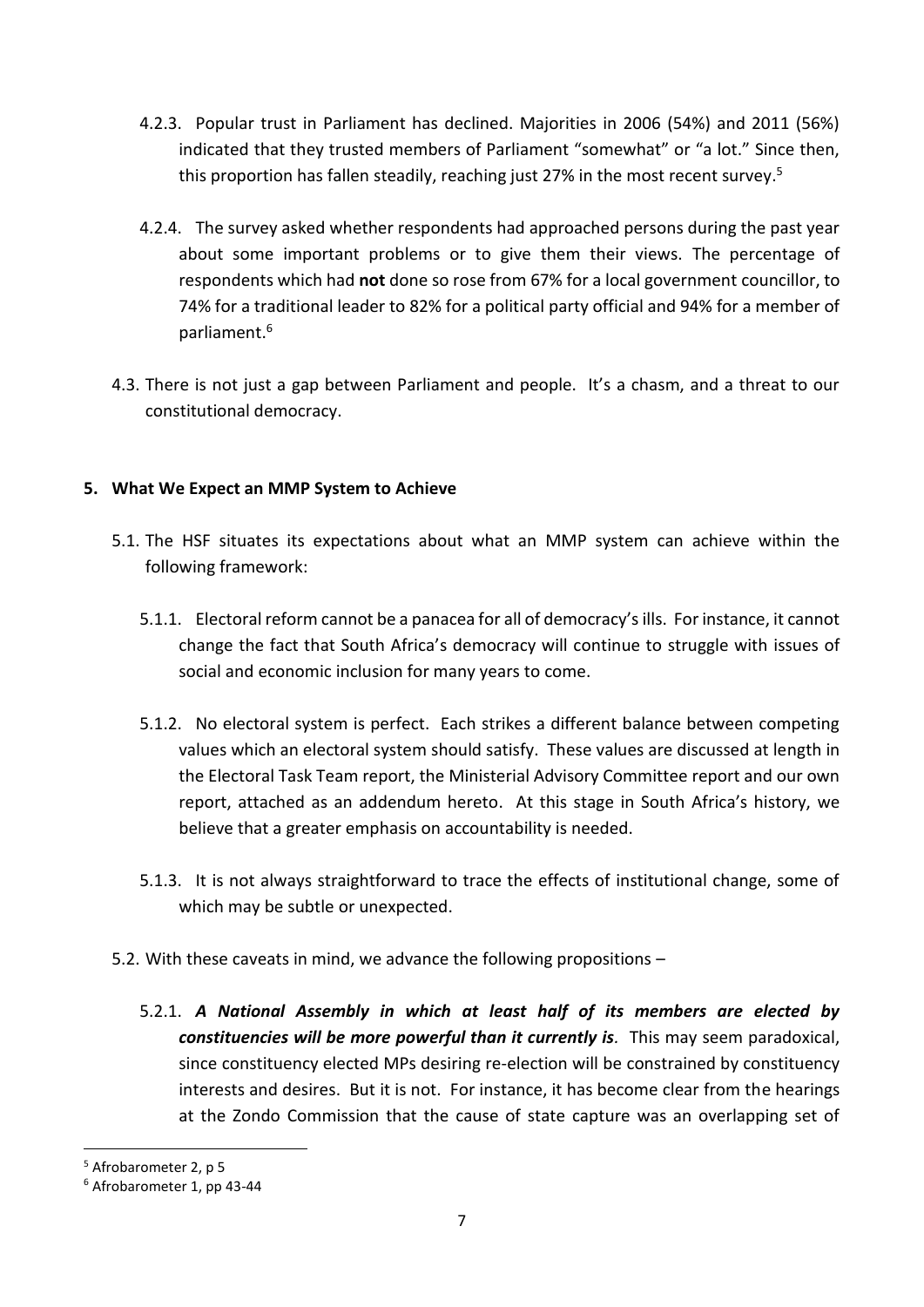criminal conspiracies at the heart of the state, aided and abetted by unscrupulous business people. It is also clear that Parliament's performance of its role overseeing the Executive and public administration was less than stellar when state capture was at its height. It was press revelations which started to uncover the extent of state capture, and a horrified civil society mobilisation followed, along with investigations by the Public Protector at the time. These were all signs of a well-functioning democracy, but we cannot help but believe that Parliament would have played a stronger role had irate constituents been able to place effective pressure on constituency MPs to investigate more vigorously than they did.

- 5.2.2. *An MMP system will redefine the nature of a parliamentary career.* In order to qualify as an attractive candidate for election as a constituency representative, an aspiring MP will need to build up a record of public service within it. After election, success would depend on keeping close contact with constituency supporters, both by reporting back on achievements in Parliament and by listening to community concerns. A common complaint about politicians is that they appear at election time, but are never seen otherwise. This would become a risky practice for a constituency MP.
- 5.2.3. *An MMP system would not undermine party discipline. Rather, the rational consequence will be for the balance of influence in formulation of party programme to shift – giving greater regard to constituency concerns.* Candidates wishing to contest constituencies for parties will require party nomination. Party representatives would continue to be members of party caucuses, to be subject to the discipline of party whips and expected to work to realize party programmes. But, under an MMP system, party representatives in parliament will, in their own interests, be more attuned to constituency concerns, and a rational party can be expected to pay attention to them.

#### **6. Our Approach to the Text of the Bill**

- 6.1. What we offer here is not a full redrafting of the Bill, but a suggested specification for its redrafting. As will become clear, we do not think that extensive redrafting is necessary in order to incorporate two changes in principle.
- 6.2. The first change is an alteration of the equation of the term 'region' with the territorial area of a province. We propose that the definition of 'region' in item 35 of Schedule 1A in the Bill be amended to read:

'**region**' means the territorial area of a province, or any part of a province;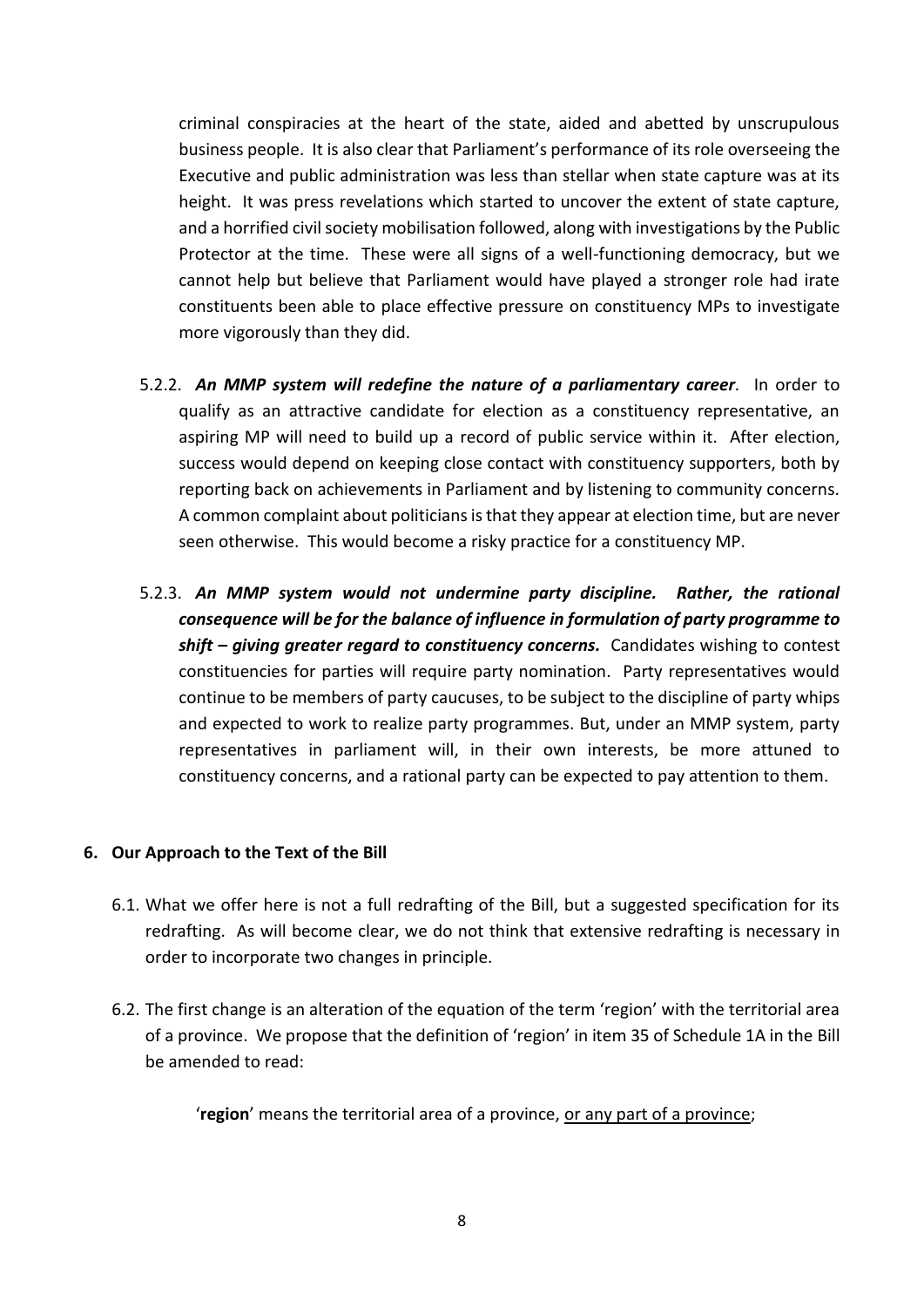- 6.3. This would open the way for a region to become a multi-member constituency, as contemplated by the majority in the Electoral Task Team report, or a single member constituency advocated by the majority in the Ministerial Advisory Committee. And then all the specifications for regional lists in the Bill would apply. Party regional lists would then be short in the case of multi-member constituencies (since the number on a party list cannot exceed the seats available) and consist of a single name in the case of single member constituencies. Independent candidates will now be added to the lists. Were multi-member constituencies to be decided upon, and no further amendments were to be made, this would amount to the proposal submitted to the Ministerial Advisory Committee by the Inclusivity Society Institute. In such a case, we would prefer short party lists and independents to be disaggregated into individuals between whom choices can be made.
- 6.4. The second change is the recognition of the MMP principle that the ballot paper in national elections asks two questions, instead of the one asked at present. The questions are:
	- A. Which individual(s) do you want to represent the region in the National Assembly?
	- B. Which party do you support?

The aggregate representation of parties in the National Assembly will be determined in proportion to aggregate answers to this second question?<sup>7</sup> It is the B votes which ensure overall proportionality in the outcome.

- 6.5. The existing system deals with this by counting the same votes twice, first at the provincial and then at the national level.<sup>8</sup> In short, it asks the second question without asking the first. The point of asking the questions separately is to give voters the maximum scope for expressing their preferences. For example, a voter might want to support an independent at the individual level, but a party at the national level. Or she might be most impressed by a candidate from one party, but support another for representation at the national level. Both these would be cases of split (but not incoherent) voting, permitted by an MMP system but not by our current one.
- 6.6. Should the definition of a region change from a province to a constituency, as we propose, the Bill would have to specify the number of constituencies and regional seats, along with a means for delimiting the constituencies. It is possible, but not necessary, for the number of constituency seats to be the same as the number of seats filled from compensatory party

 $7$  One way of accommodating candidates with thinly but widely spread support is to put all independent candidates throughout the country as well as all parties on the B list. This may have the disadvantage of creating a very long list. The length of that list would be influenced by the requirements, specified in regulations, for acceptance of independents as candidates. The more demanding they are, the shorter will be the list. If this route were to be chosen, the procedure for allocating seats would have to be revised.

<sup>&</sup>lt;sup>8</sup> The national level count includes votes cast outside the country, which the provincial counts cannot do, since those votes cannot be allocated by province.